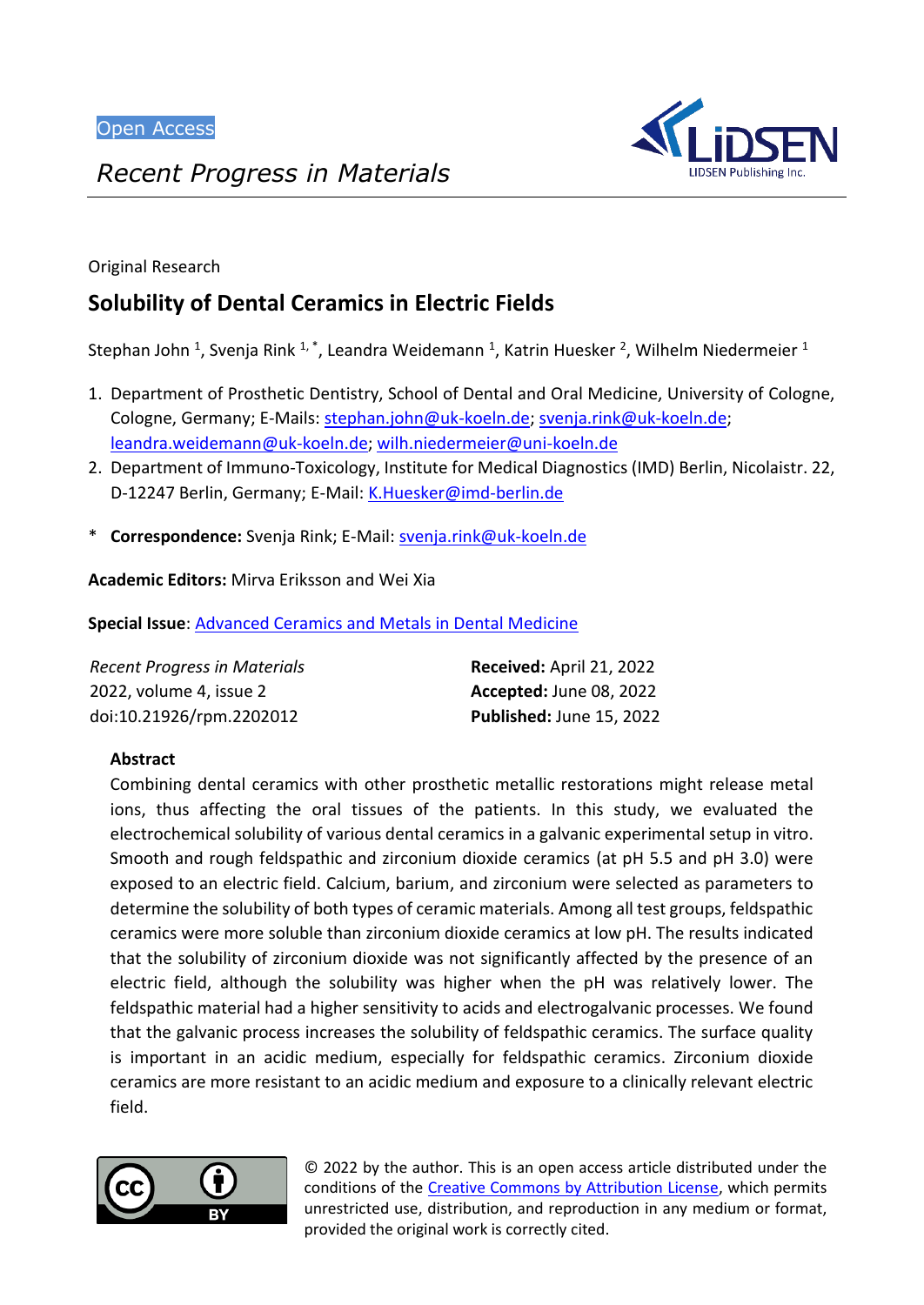### **Keywords**

Dental materials; feldspathic ceramics; zirconium dioxide; ceramic solubility; corrosion; oral galvanism

### **1. Introduction**

Dental ceramics is the preferred material for dentistry. They are highly durable, biocompatible, and naturally aesthetic, which makes them the preferred dental materials. They can be used to manufacture dentures, as an additive in dental filling materials, as a component of orthodontic appliances, and as surgical implants. Ceramics has several favorable properties, such as hightemperature resistance, wear resistance, chemical stability, and aesthetics; it also has some unfavorable properties, including low fracture toughness or brittleness. The advantageous physical properties of metals include high fracture toughness, and the disadvantages include corrosion and fatigue. Corrosive electrochemical processes that affect different alloys in the presence of saliva lead to the dissociation of metal ions resulting in various biological effects [1]. Metallic materials in the oral cavity might lead to oral galvanism and cause mucosal sensitivities [2, 3], battery taste, xerostomia [4], leukoplakia, and apoptosis in oral precancer cells [5-7]. Non-metallic materials seem to be a better alternative. However, no dental material can be recommended without any hesitation [8]. All dental cast alloys release metal ions in the oral environment that can interact with the oral tissues of the patient. In this study, we investigated whether an electric field generated by different dental alloys can influence the solubility of dental ceramics. We used two different materials, including the feldspathic ceramic material Omega 900® and the zirconium dioxide ceramic material Cercon® ht. We tested materials with smooth and rough surfaces. Rough surfaces are often caused by the dentist. When the tooth crown is adjusted, and the static and dynamic occlusion is ground in with grinding tools, rough surfaces are formed on the dental ceramic. Besides iatrogenic causes, teeth grinding and bruxism also produce rough surfaces on the dental ceramic.

#### **2. Materials and Methods**

#### *2.1 Specimens*

The feldspathic ceramic material Omega 900® , tooth color A2 (VITA Zahnfabrik Rauter GmbH, Bad Säckingen, Germany), and the zirconium dioxide ceramic material Cercon® ht (Dentsply Sirona GmbH, Bensheim, Germany) with glaze-fired and roughened surfaces were examined. The composition and ingredients of the materials are shown in Table 1, Table 2, Table 3, and Table 4.

| Ingredient                       | % by mass |
|----------------------------------|-----------|
| Silicon dioxide SiO <sub>2</sub> | $57 - 61$ |
| <b>Magnesium oxide MgO</b>       | $0,3-0,8$ |
| Sodium oxide Na <sub>2</sub> O   | $5 - 6$   |
| Iron oxide $Fe2O3$               | < 0.3     |

**Table 1** The information on the ingredients of feldspathic ceramic Omega 900® [9].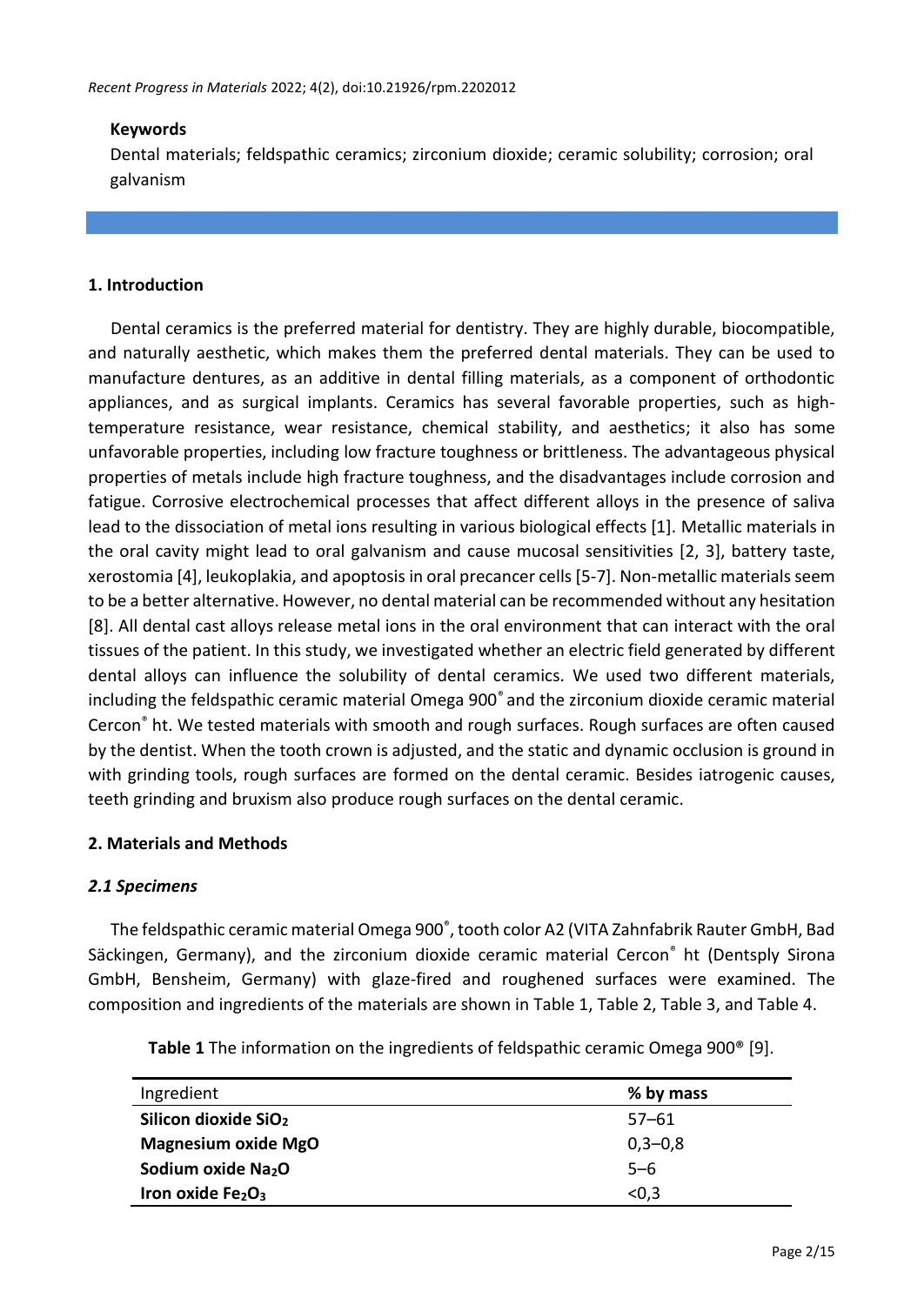| <b>Titanium dioxide TiO2</b>                 | < 0, 3      |
|----------------------------------------------|-------------|
| Calcium oxide CaO                            | $1 - 1,5$   |
| Potassium oxide K <sub>2</sub> O             | $9 - 10$    |
| Aluminum oxide Al2O3                         | $15 - 16,5$ |
| <b>Barium oxide BaO</b>                      | $3 - 4$     |
| Zirconium dioxide ZrO <sub>2</sub>           | $1 - 1,5$   |
| Tin oxide SnO <sub>2</sub>                   | $1 - 1,5$   |
| Boron trioxide B <sub>2</sub> O <sub>3</sub> | $0,3-0,8$   |
| Lithium oxide Li <sub>2</sub> O              | < 0, 3      |

**Table 2** The information on the ingredients of zirconium dioxide ceramic Cercon® ht [10].

| Ingredient                         | % by mass |
|------------------------------------|-----------|
| Zirconium dioxide ZrO <sub>2</sub> | >91       |
| <b>Yttrium oxide Y2O3</b>          | כ         |
| <b>Hafnium oxide HfO2</b>          | $\leq$ 3  |
| Aluminum oxide, Silicon oxide      |           |

**Table 3** The information on the ingredients of Akzent® Glaze [9].

| Ingredient                                         | % by mass |
|----------------------------------------------------|-----------|
| Silicon dioxide SiO <sub>2</sub>                   | $56 - 58$ |
| Sodium oxide Na <sub>2</sub> O                     | $4,5 - 6$ |
| Potassium oxide K <sub>2</sub> O                   | $3 - 4$   |
| <b>Magnesium oxide MgO</b>                         | ${<}1$    |
| Calcium oxide CaO                                  | $4 - 5$   |
| <b>Barium oxide BaO</b>                            | $1,5-2$   |
| Boron trioxide B <sub>2</sub> O <sub>3</sub>       | $9 - 10$  |
| Aluminum oxide Al2O <sub>3</sub>                   | $6 - 7$   |
| Iron oxide $Fe2O3$                                 | ${<}1$    |
| Titanium dioxide TiO <sub>2</sub>                  | $0,5-1$   |
| Phosphorus pentoxide P <sub>2</sub> O <sub>5</sub> | < 0.5     |
| Zirconium dioxide ZrO <sub>2</sub>                 | $0,5-1$   |
| Tin oxide SnO <sub>2</sub>                         | $4 - 5$   |

**Table 4** The information on the ingredients of Cercon® Glaze [10].

| Ingredient                                   | % by mass |
|----------------------------------------------|-----------|
| Silicon dioxide SiO <sub>2</sub>             | $50 - 60$ |
| Aluminum oxide Al2O3                         | $11 - 13$ |
| Potassium oxide K2O                          | $1 - 2$   |
| Sodium oxide Na <sub>2</sub> O               | $6 - 8$   |
| Lithium oxide Li <sub>2</sub> O              | $2 - 3$   |
| <b>Barium oxide BaO</b>                      | $11 - 13$ |
| Boron trioxide B <sub>2</sub> O <sub>3</sub> | $7 - 9$   |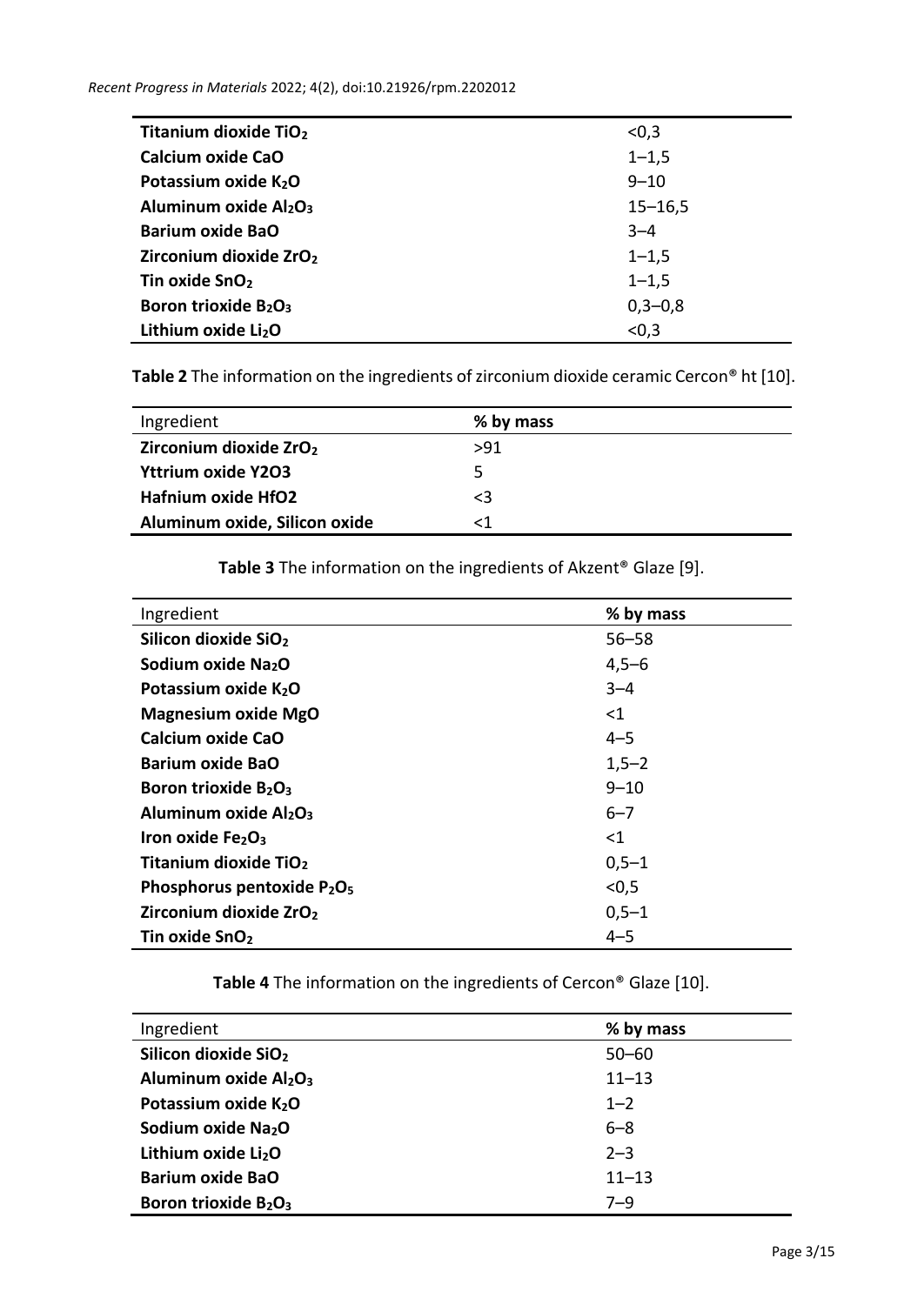| Calcium oxide CaO                 | $0,5-1$ |
|-----------------------------------|---------|
| Titanium dioxide TiO <sub>2</sub> | $1 - 2$ |
| Cerium oxide CeO <sub>2</sub>     | contain |
| Antimony trioxide Sb2O3           | contain |
| <b>Fluorine F</b>                 | contain |

All 40 feldspathic ceramic test specimens were processed as specified by the manufacturer and molded using a silicone template (1 mm thick), with an outer diameter of 11 mm and an inner diameter of 4 mm. To produce the feldspathic ceramic test specimens, the metallic washer was molded using the Provil Novo "Putty soft regular set" silicone molding compound, and a mold was obtained with which the ceramic compound was mixed, following the manufacturer's instructions. The raw mass formed was then placed on firing cotton and fired in a kiln (Vita Vacumat 300) following the manufacturer's instructions. Also, the 40 zirconium dioxide ceramic test specimens of the same size were scanned, milled, and sintered by the CAD/CAM process. Subsequently, half of the zirconium dioxide ceramic test specimens were glaze-fired using Cercon® Glaze (Dentsply Sirona GmbH, Bensheim, Germany), and half of the feldspathic ceramic specimens were glaze-fired using Vita Akzent® Glaze, to create a smooth surface. To produce a uniformly rough surface, the other twenty specimens of the two different types of ceramics were blasted with aluminum oxide (with a grain size of 110 µm). The total surface of the zirconium dioxide ceramic specimens and the feldspathic ceramic specimens were 1.85 cm² and 1.4 cm², respectively (Figure 1 and Figure 2). To dissolve free ions on the surface, all specimens were placed in ortho-phosphoric acid (45–64%) for one hour and rinsed with aqua bidest. The specimens were kept in aqua bidest for 24 h and then stored in a dry environment.



**Figure 1** A zirconium dioxide ceramic test specimen with a rough surface.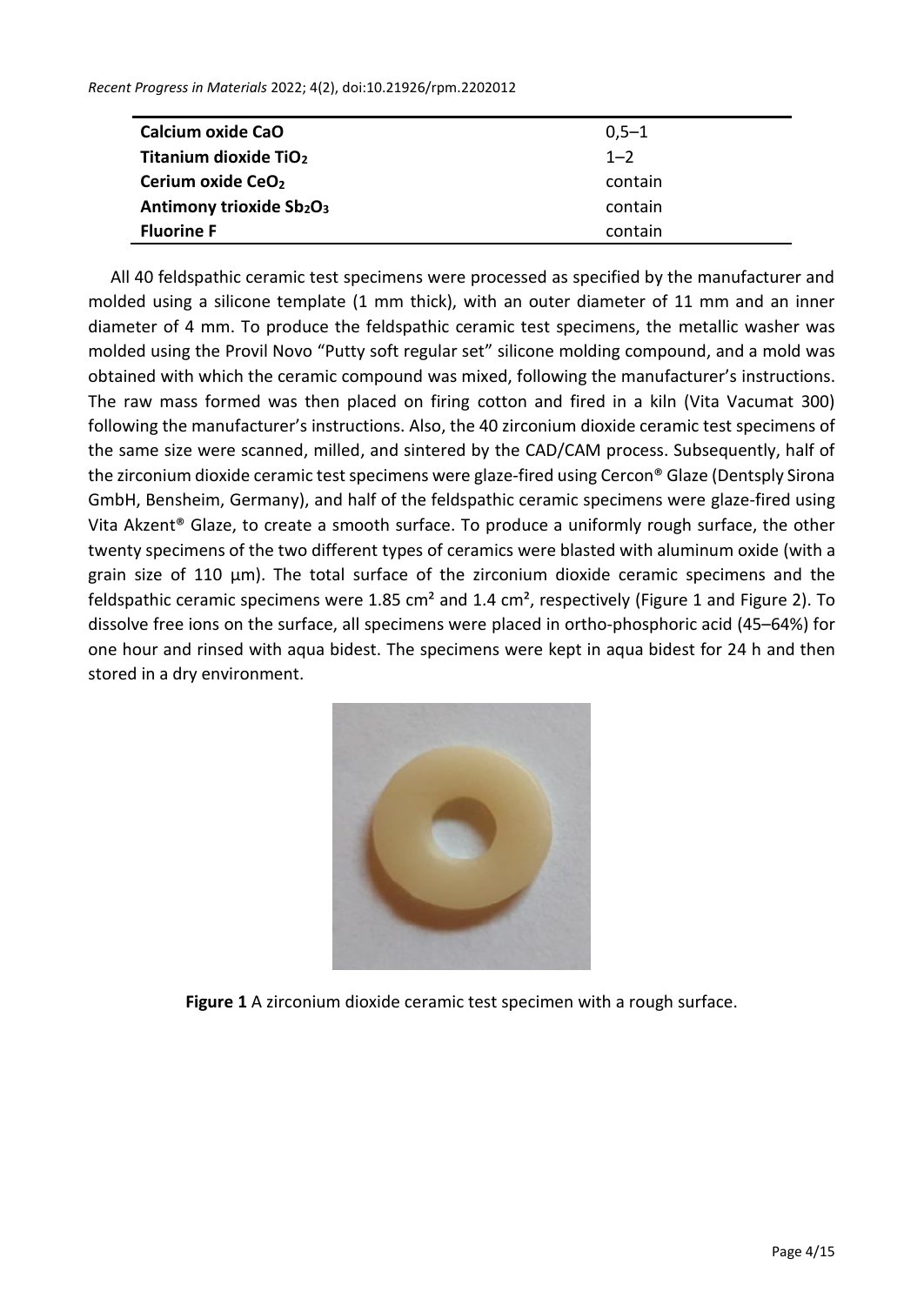

**Figure 2** A feldspathic ceramic test specimen with a rough surface.

# *2.2 Preliminary Tests*

In preliminary tests, the materials were stored for 72 h in sodium chloride (NaCl, 0.9%) solution. Subsequently, 20 mL of the sample solutions were taken to conduct a multi-element analysis (MEA). For the analysis, calcium and barium acted as the ingredients and relevant parameters to determine the solubility of feldspathic ceramic (Figure 3). For zirconium dioxide ceramic, zirconium was used as the parameter for the solubility test. The analysis was performed by inductively coupled plasma mass spectroscopy (ICP-MS).



**Figure 3** Logarithmic representation of the results of the multi-element analysis (ICP-MS) to determine the solubility of the components of a feldspathic ceramic material (Vita Omega 900® ); only elements with measurable concentrations are shown. The original ingredients, i.e., calcium and barium, showed very high solubility and are presented as gray bars. Other elements might also be produced by the manufacturing tools and processes.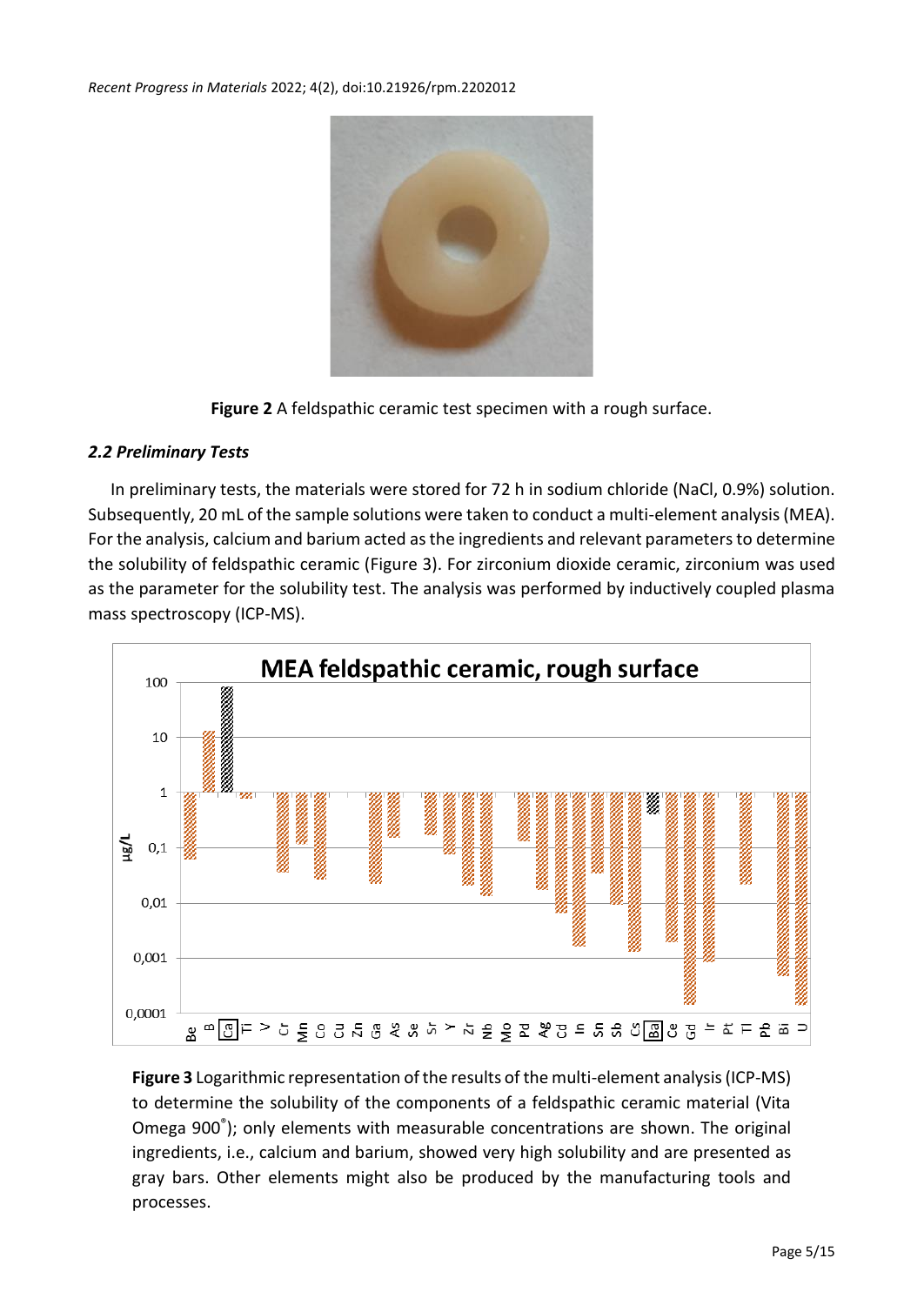### *2.3 Test Procedure*

To simulate physiologic conditions, 160 mL of 0.9% saline (Braun Co., Melsungen, Germany) was used as the electrolyte solution (pH 5.5). In the other series, 160 mL of a 0.9% saline solution was acidified to pH 3.0 using orthophosphoric acid. The electric field was generated by a microprocessorcontrolled self-adjusting DC power supply that could be regulated in 0.1 V steps within a range of 0-30 volts. Two fine gold plates  $(30 \times 50 \times 1 \text{ mm})$  (Fine Gold 999; Degudent Dentsply, Hanau, Germany) were used as electrodes. Each test specimen was positioned using a nylon thread between the electrode plates. They were in contact with the electrodes on both sides and placed in the electrolyte solution (Figure 4). Another test specimen of the same material with identical surface properties was placed in the same electrolyte solution in another jar without an electric field. The test was conducted for 72 h at a voltage of 0.3 V (field strength 27 V/m). To minimize polarization of the experimental setup and based on previous studies, the switching frequency used was 1 Hz [11]. The complete experimental setup was done on a sterile bench (Figure 5). For all experiments, the test conditions (temperature, humidity, air pressure, etc.) were identical. Plastic tweezers were used to precisely position the test specimens between the electrode plates (double-sided contact). After 72 h, the electrolyte solution was stirred, and 2 mL of the sample was pipetted. To obtain data on solubility (dependent on the surface), the measured ion concentrations were converted using the surface area of the samples. Simultaneously, each series of measurements was completed by taking positive and negative controls. Each sample was measured, and the concentration was calculated by the Qtegra software (Thermo Fisher) using a five-point standard curve (multi-element standard by ESI Elemental Service & Instruments GmbH, Mainz, Germany). To validate the results statistically, each test procedure was repeated three times under the same conditions. At the beginning and the end of each test, the pH of the electrolyte solution was determined using pH indicator strips (non-bleeding Neutralit pH 0.0–14.0, Merck, Darmstadt, Germany), and the temperature of the electrolyte was measured using a glass bulb temperature sensor.



**Figure 4** A zirconium dioxide ceramic test specimen with double-sided contact with the gold sheet electrodes in the electrolyte.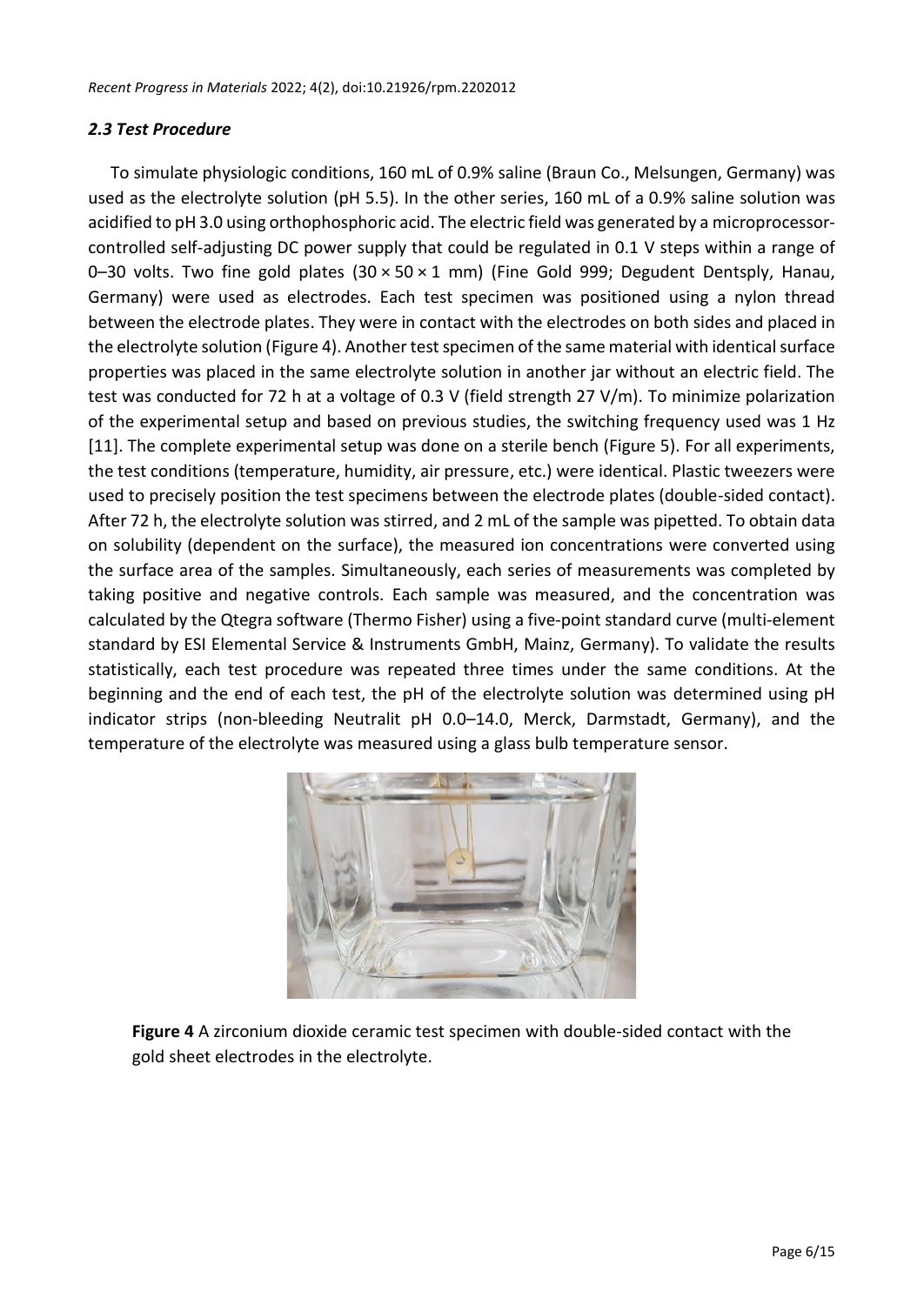

**Figure 5** The complete experimental setup on a sterile bench.

# *2.4 Statistical analysis*

Each experiment was repeated three times under identical conditions, and each sample was measured three times. All data were checked for plausibility and presented as the mean value (MV) ±standard deviation (SD). The data were evaluated statistically by performing ANOVA for multiple comparisons with a significance threshold at  $\alpha$  = 0.05 and corrected by the post-hoc method, according to Tukey.

# **3. Results**

# *3.1 Feldspathic Ceramics*

The solubility values of calcium and barium for the glaze firing feldspathic dental ceramic in (twosided) contact with the electrodes vs. the controls, i.e., without an electric field, were not significantly different (Table 5). However, the solubility of barium ions was significantly higher at pH 3.0 than at pH 5.5 in an electric field ( $p < 0.05$ ).

**Table 5** The measurements of the calcium and barium-concentration for feldspathic ceramics, glaze-fired, with or without an electric field. The mean values and standard deviations are shown. Statistically significant differences between pH 3.0 and pH 5.5 (two-sample t-test) are denoted by '\*': noticeable increase (p < 0.05), '\*\*': significant increase ( $p < 0.01$ ), and '\*\*\*': highly significant increase ( $p < 0.001$ ).

|                | Calcium-concentration         |           |                               |           | Barium-concentration          |           |                               |           |
|----------------|-------------------------------|-----------|-------------------------------|-----------|-------------------------------|-----------|-------------------------------|-----------|
| pH value       | pH 3.0                        |           | pH 5.5                        |           | pH 3.0                        |           | pH 5.5                        |           |
| Field strength | MV<br>$\mu$ g/cm <sup>2</sup> | <b>SD</b> | MV<br>$\mu$ g/cm <sup>2</sup> | <b>SD</b> | MV<br>$\mu$ g/cm <sup>2</sup> | <b>SD</b> | MV<br>$\mu$ g/cm <sup>2</sup> | <b>SD</b> |
| 0 V/m          | 10,42                         | 9,43      | 8,60                          | 4,36      | 0,07                          | 0,06      | 0,00                          | 0,00      |
| 27 V/m         | 14,29*                        | 5,44      | 11,82                         | 1,63      | $0,11***$                     | 0,02      | 0,01                          | 0,007     |

The release of calcium and barium for feldspathic dental ceramic with roughened surfaces in an electric field vs. the control is shown in Table 6. The solubility of calcium and barium of all test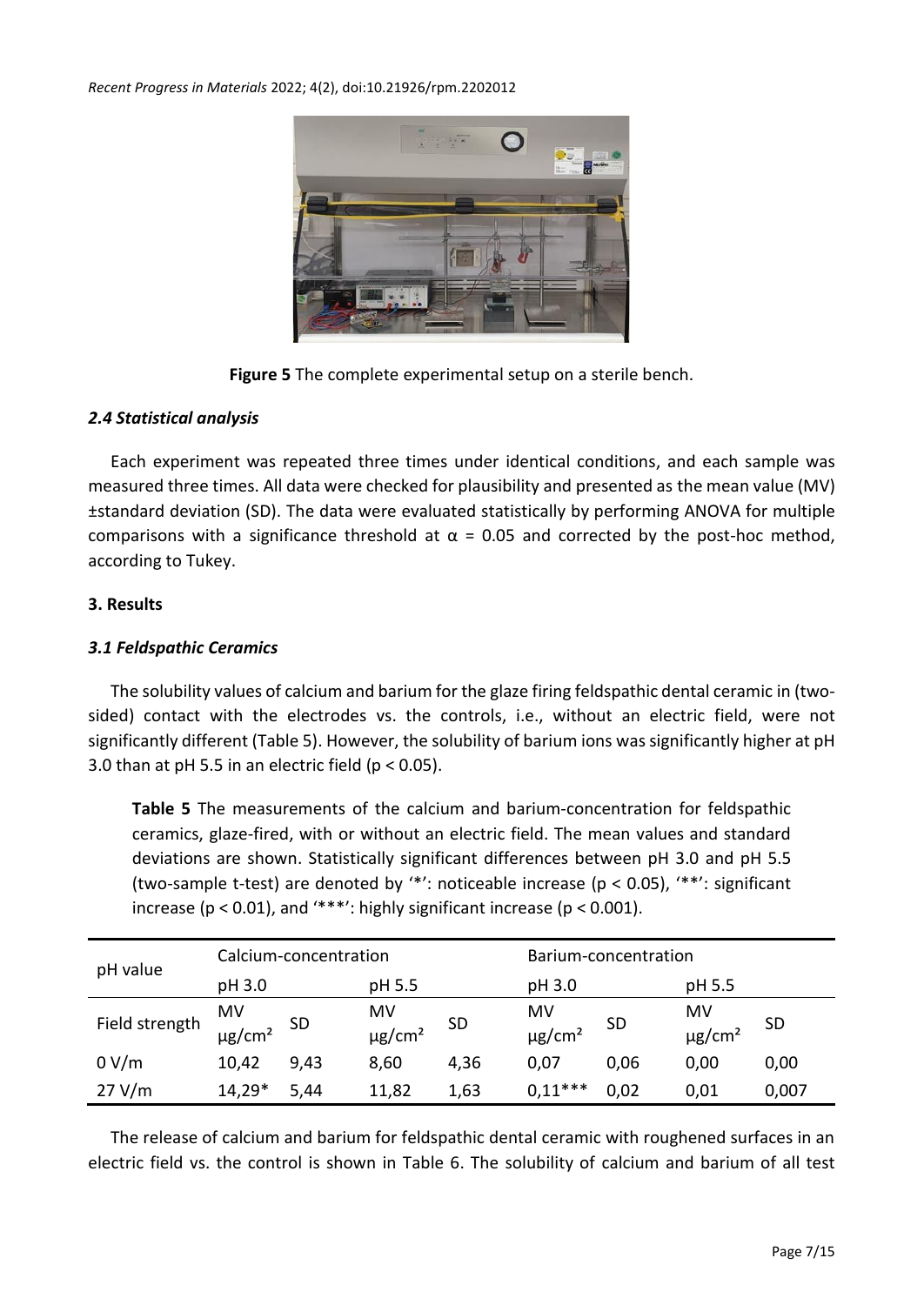samples (pH 3.0 and 5.5) in an electric field was significantly higher than the solubility in the controls (without an electric field).

**Table 6** The measurements of the calcium and barium-concentration for feldspathic ceramics, roughened, with or without an electric field. The mean values and standard deviations are shown. Statistically significant differences between pH 3.0 and pH 5.5 (two-sample t-test) are denoted by '\*': noticeable increase (p < 0.05), '\*\*': significant increase ( $p < 0.01$ ), and '\*\*\*': highly significant increase ( $p < 0.001$ ).

| pH value       | Calcium-concentration         |           |                               |           | Barium-concentration          |           |                               |      |
|----------------|-------------------------------|-----------|-------------------------------|-----------|-------------------------------|-----------|-------------------------------|------|
|                | pH 3.0                        |           | pH 5.5                        |           | pH 3.0                        |           | pH 5.5                        |      |
| Field strength | MV<br>$\mu$ g/cm <sup>2</sup> | <b>SD</b> | MV<br>$\mu$ g/cm <sup>2</sup> | <b>SD</b> | MV<br>$\mu$ g/cm <sup>2</sup> | <b>SD</b> | MV<br>$\mu$ g/cm <sup>2</sup> | -SD  |
| 0 V/m          | 69,67**                       | 7,1       | 9,56                          | 2,36      | $3,30***$                     | 0,25      | 0,05                          | 0,02 |
| 27 V/m         | 299,45**                      | 36,28     | 114,08                        | 14,54     | 21,48*                        | 5,77      | 10,76                         | 0,96 |

# *3.2 Zirconium Dioxide Ceramic*

At pH 5.5, glaze-fired zirconium dioxide ceramic material showed no significant differences in the solubility of zirconium ions in an electric field compared to the controls. At pH 3.0, zirconium dioxide ceramics showed a significant increase in the solubility of zirconium ions compared to the controls (without an electric field). For glaze-fired and roughened zirconium dioxide ceramics, the solubility of zirconium at pH 3.0 was significantly higher than that at pH 5.5, irrespective of the presence of an electric field (Table 7).

**Table 7** The measurements of the zirconium ion-concentration for zirconium dioxide, glaze-fired and roughened, with and without an electric field. The mean values and standard deviations are shown. Statistically significant differences between pH 3.0 and pH 5.5 (two-sample t-test) are denoted by '\*\*\*': highly significant increase (p < 0.001).

|                | glaze fired             |       |                         |           | roughened               |           |                         |           |
|----------------|-------------------------|-------|-------------------------|-----------|-------------------------|-----------|-------------------------|-----------|
| pH value       | pH 3.0                  |       | pH 5.5                  |           | pH 3.0                  |           | pH 5.5                  |           |
|                | MV                      |       | MV                      |           | MV                      |           | MV                      |           |
| Field strength | $\mu$ g/cm <sup>2</sup> | SD    | $\mu$ g/cm <sup>2</sup> | <b>SD</b> | $\mu$ g/cm <sup>2</sup> | <b>SD</b> | $\mu$ g/cm <sup>2</sup> | <b>SD</b> |
| 0 V/m          | $0.26***$               | 0,01  | 0,003                   | 0,0001    | $0.25***$               | 0,02      | 0,001                   | 0,0003    |
| 27 V/m         | $0.31***$               | 0,009 | 0,002                   | 0,001     | $0,29***$               | 0,05      | 0,001                   | 0,0003    |

# *3.3 Comparison of All Materials*

For all test groups, feldspathic dental ceramics was more soluble than the zirconium dioxide material at lower pH. The results showed that the chemical solubility of the zirconium dioxide dental ceramics was not significantly affected by the presence of an electric field. The solubility was higher at lower pH. The values of the tested feldspathic ceramic material indicated a higher sensitivity to electrogalvanic processes.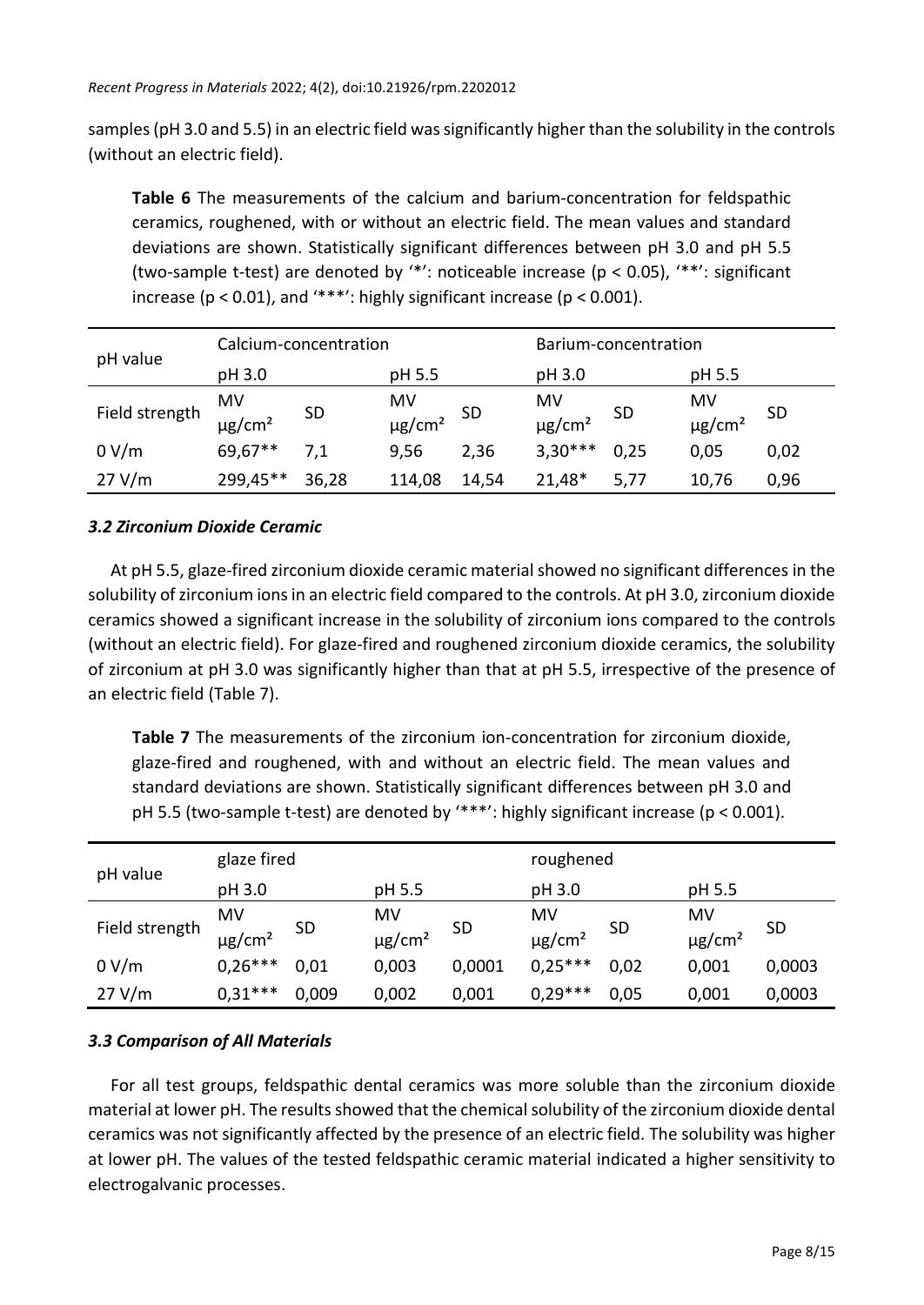#### **4. Discussion**

In this study, we investigated the influence of an electric field and different pH values on the solubility of dental ceramics. The electric field had a strength of 27 V/m. This was the maximum field strength that could be achieved in vitro, which also corresponded to the intraorally occurring values measured previously in vivo [12-15]. This field strength can be easily achieved in vivo when a potential of 270 mV arising from gold and non-noble metallic restoration exists at a distance of 10 mm, which is easily possible in the mouth in between two crowns. Considerably greater electric field values were measured in oral environments in several in vivo studies [12-18]. Using this field strength, Novakovic, Kunze, and Katehsari determined the highest solubility values when the material to be examined was in contact with the electrode plates on both sides and obtained good results. This also corresponds to the conditions in the oral cavity since metallic restorations are usually in direct contact with the materials being examined, such as teeth, cement, or ceramic restorations. The double-sided contact between the test specimens and the gold electrode plates simulated the in vivo contact conditions of a ceramic restoration. Moreover, galvanic field strengths generated by different metals can alter other accompanying materials like corrosion [19] or biological structures such as oral tissue [1, 6, 7]. We considered these findings in this study and selected the maximum field strength of 27 V/m with electrode plate contact on both sides [11, 20, 21].

The test specimens had a surface area of 1.4 cm<sup>2</sup> (approx.) for feldspathic ceramic and 1.85 cm<sup>2</sup> (approx.) for zirconium dioxide. From a clinical perspective, the dimensions of the specimens corresponded approximately to the size of a single-tooth restoration. To produce the test specimens, the ceramic powder was mixed with the modeling liquid (butanediol) according to the manufacturer's instructions. The liquid evaporated without leaving any residue during the preheating phase of the firing program [22]. Therefore, this liquid probably did not affect the solubility of the ceramic.

Surprisingly, ceramics could be dissolved by electrolytic processes, as well as by changes in the pH. Feldspars are chemically aluminosilicates. These are tectosilicates with SiO<sup>4</sup> tetrahedra in which the silicate is partially substituted by aluminum. Replacing tetravalent silicate with trivalent aluminum creates a negative charge per exchanged tetrahedron that can be compensated by monovalent or bivalent cations. These cations are weakly embedded in the framework of the tetrahedral structure. Such a structure has high chemical strength, shows unstable bindings, and can exchange cations easily. The chemical bonds between silicate and oxygen or aluminum and oxygen are mostly covalent. Thus, the framework cannot be attacked chemically very effectively. However, this is different for the embedded cations, as they are generally weakly bound. A commercial mixture generally comprises Na<sub>2</sub>O, K<sub>2</sub>O, Al<sub>2</sub>O<sub>3</sub>, and SiO<sub>2</sub>. When a feldspathic ceramic is dissolved, cations are released as ionic bonds break. The presence of Na<sup>+</sup> ions in the electrolyte solution helps to exchange the ions and gets embedded into the aluminosilicate framework, while cations, such as  $Ca^{2+}$  and Ba<sup>2+</sup>, get dissolved [23].

The feldspathic ceramic gets dissolved by surface-controlled mechanisms, dominated by hydrolysis reactions [24]. Under acidic conditions, feldspathic ceramics generally get dissolved by a combination of ion-exchange reactions between charge-balancing cations (Na<sup>+</sup>, K<sup>+</sup>, and Ca<sup>2+</sup>) and protons (H<sup>+</sup> and H<sub>3</sub>O<sup>+</sup>) and the hydrolysis of Al-O and Si-O framework bonds [24, 25]. The pH of saliva is 6.5–7.2 at rest but can drop below 5.5 during ingestion and have even lower values in plaque [26].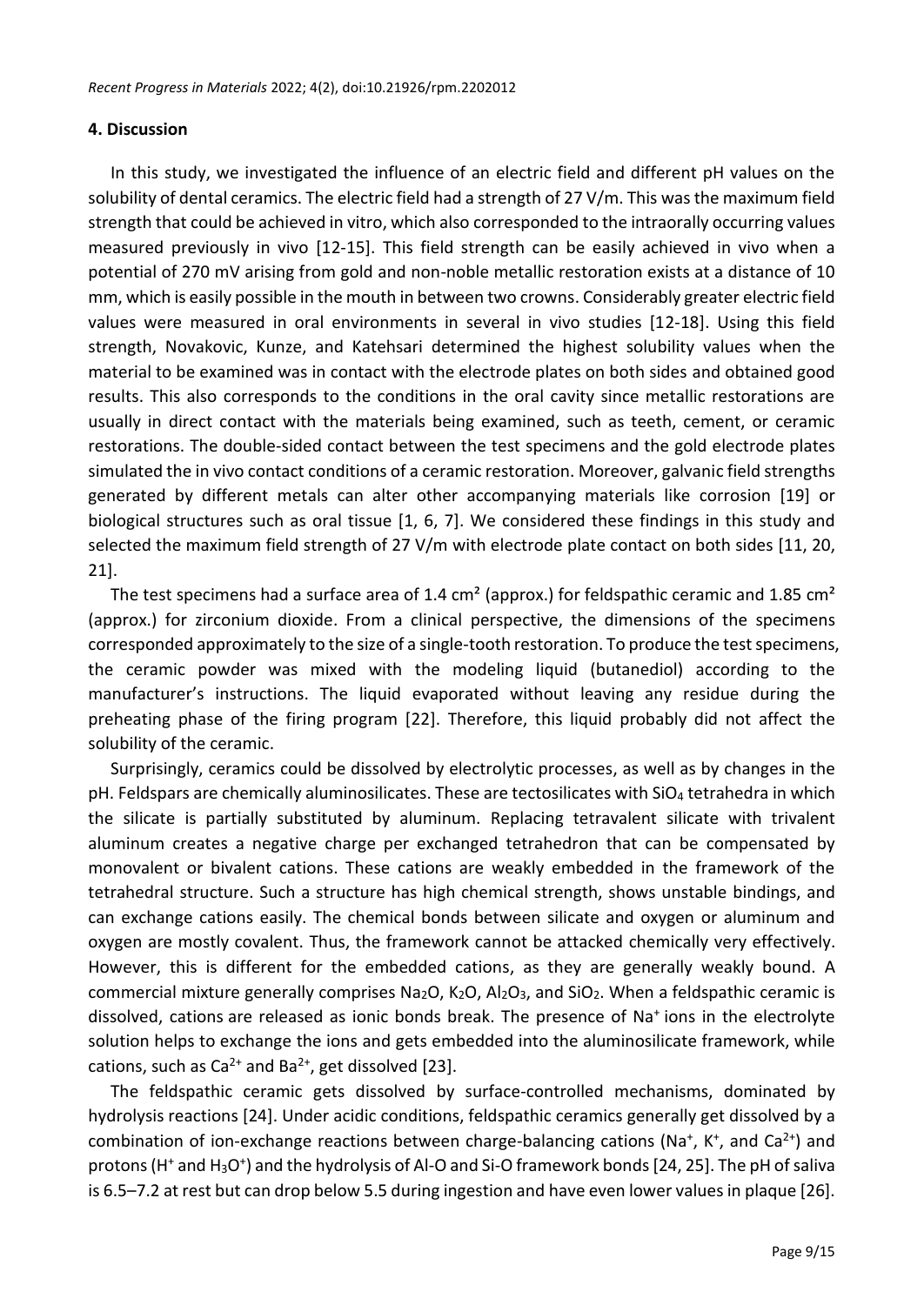Acid-producing bacteria in the dental biofilm produce such an acidic environment. Furthermore, disorders, such as Bulimia or gastrointestinal reflux, can briefly make the saliva highly acidic. The composition of the electrolyte is very important as the substances dissolved in it largely determine its solubility, and a concentration gradient builds up between the ions dissolved in the electrolyte and the ions still bound to the test specimen. The effort required to enter the solution increases as the difference in concentration between the previously dissolved ions and the bound ions becomes greater [27]. As the environment becomes more acidic, the solubility increases, which is further intensified by an electric field. The dissolution of feldspathic ceramics is strongly dependent on the pH and is dominated by the effects promoted by protons or hydroxyl groups [28]. When the pH is close to 7, low levels of H<sup>+</sup> are available to compete with other cations on the surface of the minerals [25, 28].

We used fine gold electrodes (99.9% fine gold). Any other sensor is either not applicable (e.g., hydrogen standard electrode) or might contaminate the electrolyte (e.g., calomel electrode). Thus, some studies used "pseudo-reference electrodes" (including 999 fine gold), which can be calibrated with the hydrogen standard electrode against the electrolyte used. Fine gold electrodes are chemically and mechanically very stable and have a known potential against the electrolyte, which are favorable properties for corrosion tests [11, 20, 21, 29]. Regarding this, a question arises whether these electrode plates can generate an electric field alone, without the application of an external voltage. The plates generate a low voltage when they are dipped in an electrolyte, although the potential of this effect is lower than –30 mV and produces a field strength lower than 3 V/m [29]. Therefore, this intrinsic potential between the electrodes and the electrolyte has to be considered whenever exact correlations between the power of an electric field and its effect are calculated, and the possibility that the solubility of the controls is slightly influenced by the activity of this small field cannot be excluded.

The electrical potential applied in this study was generated by a special microprocessorcontrolled voltage generator that had an average auto-regulating mechanism with an accuracy of ±0.05 V. Cyclic voltammetry was performed by the set.

The temperature of the electrolyte was measured at the beginning, in the middle, and at the end of the experiment using a glass bulb temperature sensor. The results showed that the temperature remained relatively constant and differed only slightly (maximum of ±0.5 °C) from the ambient room temperature.

To prevent the glass containers used in this study from releasing ions, "Schott Glass" containers (Schott & Gen., Mainz, Germany) were used, which are very stable chemically and physically, as shown in several studies [11, 20, 21, 29]. The negative and positive controls taken for all measurements confirmed that the data on the solubility of the tested elements were not influenced by the components of glass containers. Moreover, the experimental setup excluded electrochemical dissolution of the glass containers as far as possible, and glass was not used between the electrodes where the electric field was the most powerful. Beyond this area, the efficacy of the electrostatic field dropped rapidly.

Besides describing the medical consequences for the patient, material-related consequences were also described, according to which the dental materials were dissociated. This is because of the dissolution of heteropolar and metallic bonds by external electrical energy, which in the case of oral galvanism, can lead to electrical field strengths of up to 100 V/m [30].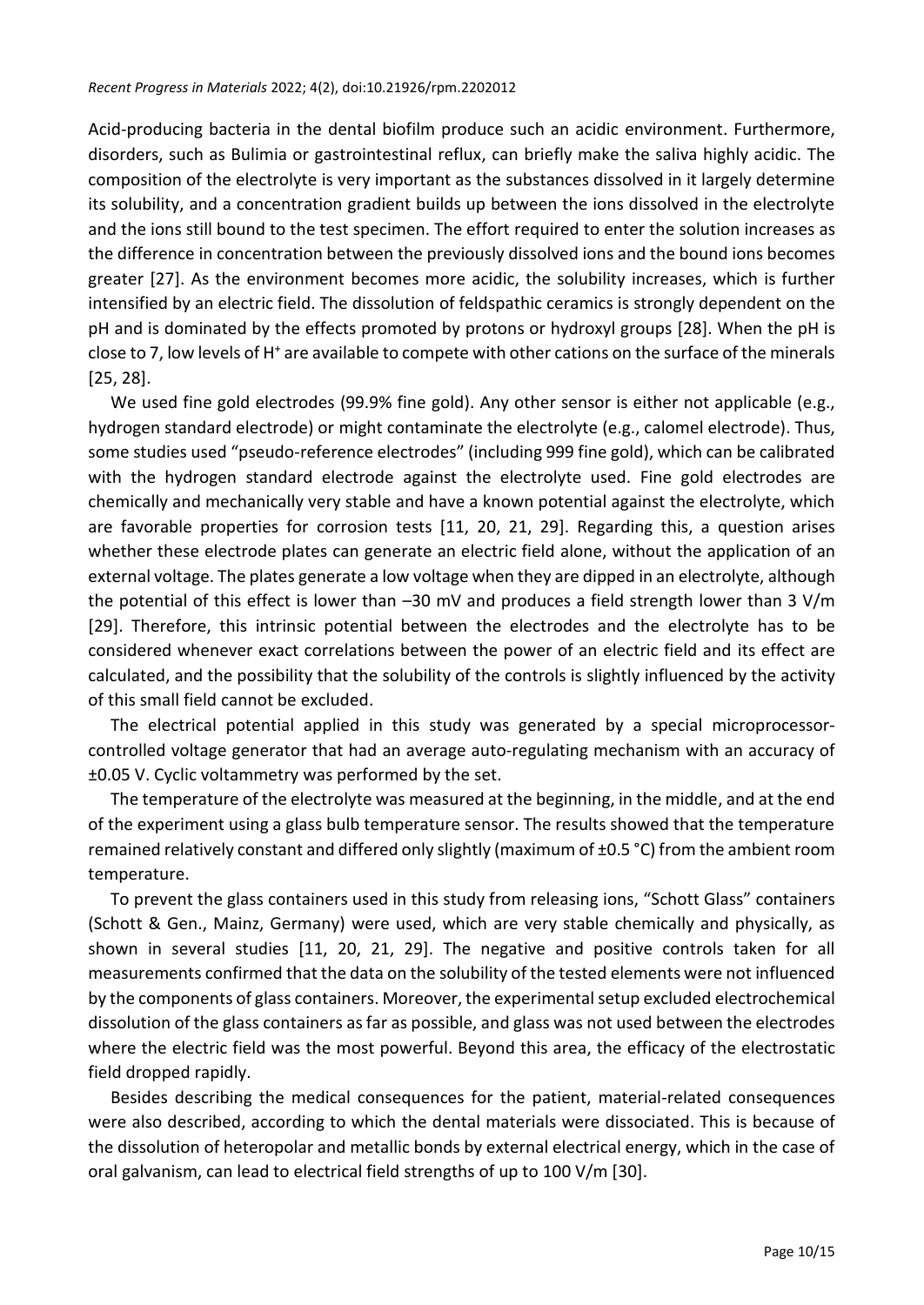The feldspathic ceramics with a roughened surface had the highest measured solubility. Even in the absence of an electric field, calcium ions were soluble in the ceramic material; in the presence of an electric field, the solubility increased by 92%.

Barium ions from roughened feldspathic ceramics at pH 5.5 had very low solubility. In an electric field, the concentration increased to 99.6%.

Barium is an alkaline earth metal and does not occur in elemental form due to its high reactivity. Barium and its water-soluble compounds are toxic. They easily dissolve in almost all acids (except in concentrated sulfuric acid). Barium oxide is used as an additive in dental veneering ceramics to control the adaptation of the thermal expansion coefficient (CTE) to form a network [31]. Barium is also found in the human body. The average level of barium in tissues is 100 parts per billion (ppb) and is slightly lower in blood and bone (up to 70 ppb). About 1 mg of barium is ingested daily with food [32]. Due to the low values, their effects can be neglected.

The zirconium dioxide ceramic samples showed similar results for smooth and roughened surfaces in an electric field at pH 5.5. Roughened zirconium dioxide, which occurs in clinical cases due to grinding or bruxism, was insoluble at pH 5.5, not even in the presence of an electric field. Therefore, zirconium dioxide ceramics might be less sensitive to the effects of an electric field than to the effects of acids. We found a significant increase in the solubility of zirconium ionsin an electric field compared to their solubility in the controls (without an electric field) at pH 3.0. During treatment in the acidic solution (pH 3.0), the atomic structure on the surface might have changed, or small microcracks in the zirconium dioxide ceramic might have expanded. Due to the molecular structure of water, water molecules have a dipole character and the ability to dissolve ions, especially cations in solids, such as dental ceramics. Kvam et al. showed that the breakage of bonds in zirconium dioxide ceramics by water dipoles strongly depends on the pH of the surrounding solution [33].

The human body contains about 300 mg of zirconium, whose physiological function is undetermined [34]. According to Schroeder and Balassa, the daily oral intake of zirconium is about 3.5 mg [35]. About 0.15 mg of zirconium is excreted daily in urine and 4 mg in feces [36]. Schroeder et al. (1968) showed the influence of zirconium intake through an animal experiment. Mice were given 5 mg of zirconium sulfate in their drinking water for the rest of their lives. The lifespan of the treated mice was lower than that of untreated mice, which was inferred to be caused by the slight toxicity of zirconium [37]. In that experiment, the survival rate of Long-Evans-rats was not affected, but there was a significant increase in glucosuria [38]. Since the measured values of the zirconium ions in this study were very low, the adverse effects of zirconium can be neglected.

By comparing the solubility of the two ceramics, which differed in structure and area of application, we found that the resistance to chemical influences was significantly higher in zirconium dioxide ceramics. Their resistance to clinically relevant electrical field effects was also higher than those of feldspathic ceramics. Since the solubility of bright-fired feldspathic ceramics was lower than that of the roughened ones, we inferred that the glossy layer on the surface is very important for protecting the material from external influences. This confirmed the widespread opinion that dental ceramics with a smooth surface have a denser structure and higher strength due to fewer surface defects, which was reflected in the results of our study by a lower solubility of these specimens compared to that of the roughened specimens.

The solubility of dental ceramics depends on the pH of the oral cavity**.** Even if the chemical solubility of a ceramic material in an alkaline environment is higher than that in an acidic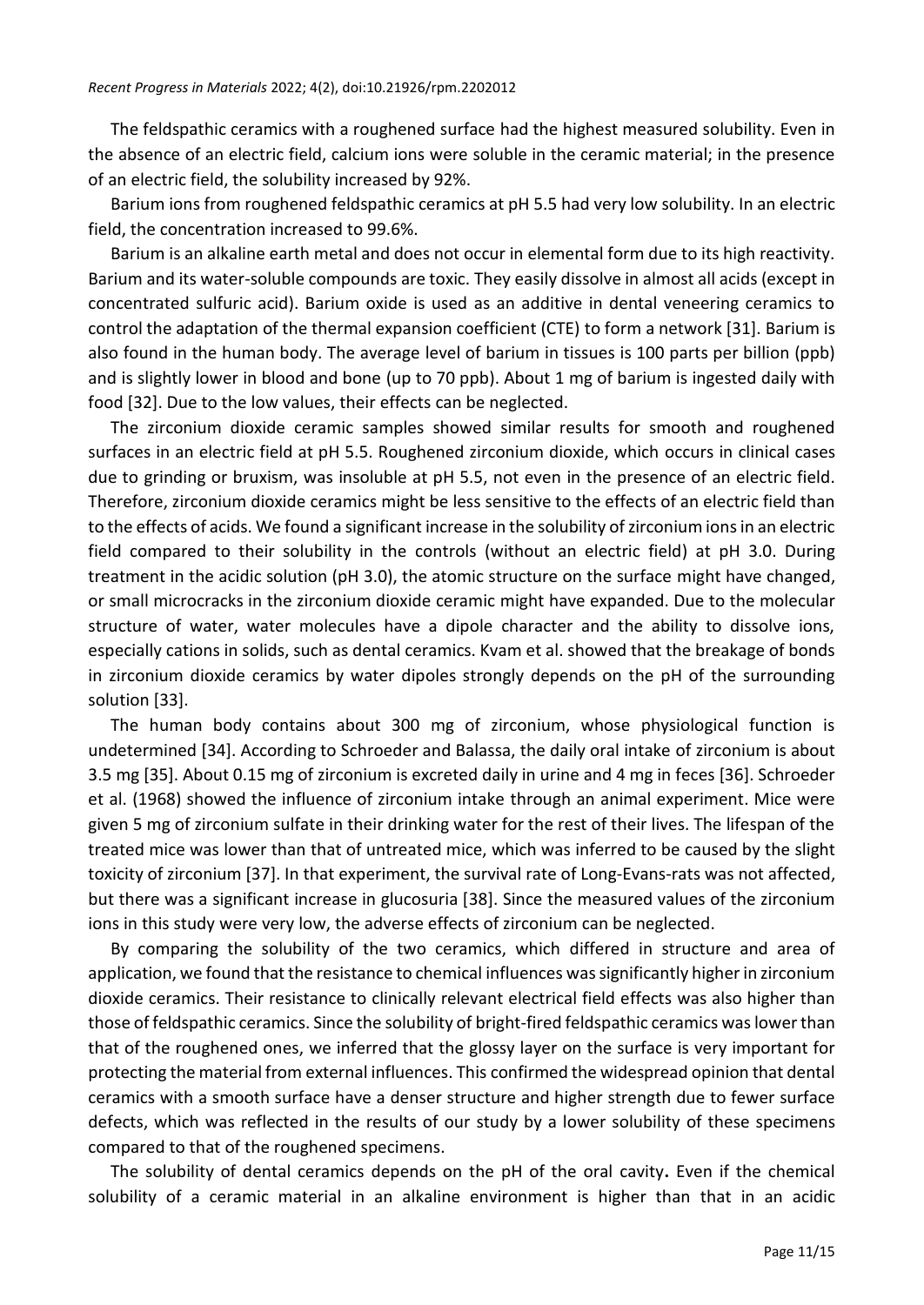environment [39], from a clinical perspective, more attention should be paid to the effects of acid on the ceramic since a pH of 6.5 or less prevails in the oral environment [26]. The electrolyte used was 0.9% NaCl solution (Braun, Melsungen, Germany) that has a pH of 4.5–7.0. The pH of the pure saline solution was 5.5 in test complex 1, and after acidification with ortho-phosphoric acid (Harvard Cement® ), the pH was 3.0 (test complex 2). The pH of saliva is 6.5–7.2 at rest but can drop below 5.5 during food intake and is even lower in plaque. The composition of the electrolyte is very important, as the substances dissolved in it largely determine the solubility, and a concentration gradient builds up between the ions dissolved in the electrolyte and the ions still bound to the test specimen. The isotonic saline solution contains 154 mmol/L sodium and chloride ions; thus, it is a relatively homogeneous electrolyte in which the substances present have negligible interactions.

In the oral cavity, a constant flow of saliva is generated (turnover) with continuous secretion and consumption, but the tests were performed here in a closed system. The composition of saliva, with its organic and inorganic components, differs from the saline solution used in this in vitro study. These components, such as enzymes and sodium, potassium, and fluoride ions, can also influence the concentration gradient of the dissolved ions in vivo.

Acids in the oral cavity might occur not only due to the consumption of food and drinks but also due to other reasons, for example, through oral intake of medication that interfere with saliva, with strong fluctuations in the pH of the oral cavity [40]. Endogenous and/or exogenous factors influence the pH in the oral cavity, such as gastroesophageal reflux, bulimia, dietary components, drugs, and alcohol. Buffer systems and simulated saliva can neutralize the environment after about 30 min [41].

#### **5. Conclusion**

Ceramic restorations in the oral cavity are exposed to frequent fluctuations in the pH. This implies that the surface of the ceramic restorations is exposed to recurring attacks, with the alkali ions of the ceramic being exchanged for hydrogen ions from the acid. If metals are also present in the oral cavity, the resulting electric fields can further increase the solubility on the ceramic surface.

In conclusion, the results of this in vitro study showed that in the presence of a clinically relevant electric field, the solubility of calcium and barium increases in feldspathic ceramic. The results suggested that an electric field does not influence the solubility of the zirconium dioxide ceramic. We also found that the solubility of zirconium dioxide ceramic material in an acidic environment at pH 3.0 was higher than that at pH 5.5. The quality of the ceramic surface is very important, especially for feldspathic ceramics.

#### **Acknowledgments**

Prof. Dr. rer. nat. Johannes Beck from the Department of Inorganic Chemistry at the University of Bonn for giving chemical advice.

#### **Author Contributions**

All authors whose names appear on the submission made substantial contributions to the conception or design of the work. **John S:** conceptualization, planned and performed the experiments, analyzed data, writing – review & editing. **Rink S:** conceptualization, analyzed and discussed data, interpretation of data, writing – original draft, writing – review & editing.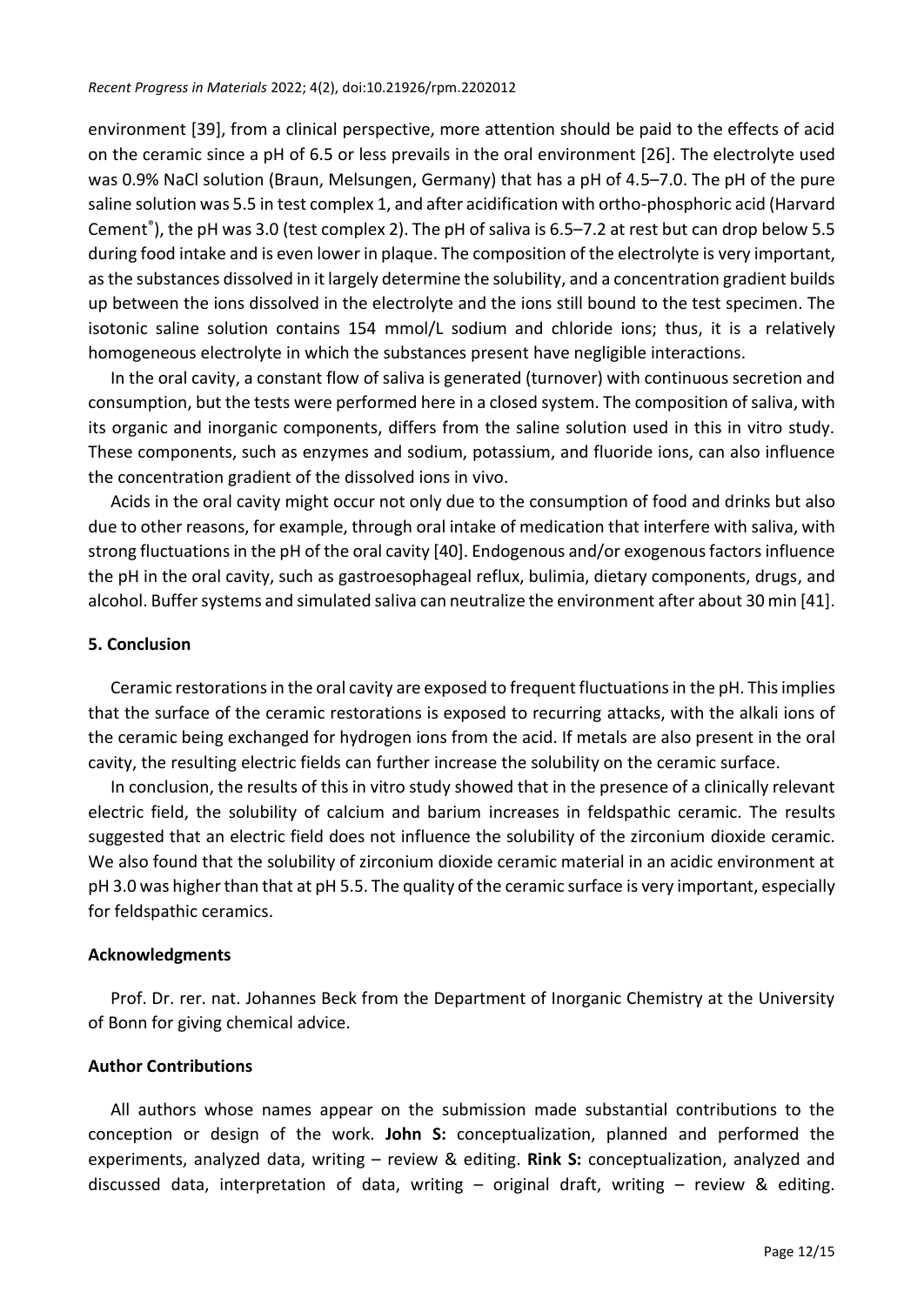**Weidemann L:** analyzed and discussed data, interpretation of data, writing – review & editing. **Huesker K:** analysis and data interpretation, writing – review & editing**. Niedermeier W**: conceptualization, interpretation of data, supervision, writing – original draft, writing – review & editing.

## **Competing Interests**

The authors have no conflicts of interest relevant to this article.

## **References**

- 1. Niedermeier W. Oraler Galvanismus-Ursachen und Folgen. ZWR Das Dtsch Zahnärzteblatt. 2015; 124: 578-584.
- 2. Hampf G, Ekholm A, Salo T, Ylipaavalniemi P, Aalberg V, Tuominen S, et al. Pain in oral galvanism. Pain. 1987; 29: 301-311.
- 3. Hugoson A. Results obtained from patients referred for the investigation of complaints related to oral galvanism. Swed Dent J. 1986; 10: 15-28.
- 4. Bujas Z. Electrical taste. In: Taste. Berlin/Heidelberg: Springer; 1971. pp.180-199.
- 5. Martin MD, Broughton S, Drangsholt M. Oral lichen planus and dental materials: A case-control study. Contact Derm. 2003; 48: 331-336.
- 6. Wartenberg M, Wirtz N, Grob A, Niedermeier W, Hescheler J, Peters SC, et al. Direct current electrical fields induce apoptosis in oral mucosa cancer cells by NADPH oxidase-derived reactive oxygen species. Bioelectromagnetics. 2008; 29: 47-54.
- 7. Korraah A, Odenthal M, Kopp M, Vigneswaran N, Sacks PG, Dienes HP, et al. Induction of apoptosis and up-regulation of cellular proliferation in oral leukoplakia cell lines inside electric field. Oral Surg Oral Med Oral Pathol Oral Radiol. 2012; 113: 644-654.
- 8. Hanawa T. Zirconia versus titanium in dentistry: A review. Dent Mater J. 2020; 39: 24-36.
- 9. Product information Vita Omega 900. VITA, Bad Säckingen; 2002. (unpublished).
- 10. Product information Cercon ht und Cercon xt, Dentsply Sirona, 2017. (unpublished).
- 11. Katehsari VH, Niedermeier W. Solubility of dental core build-up materials in electric fields. J Dent Sci. 2019; 14: 346-351.
- 12. Bergman M, Ginstrup O, Nilner K. Potential and polarization measurements in vivo of oral galvanism. Eur J Oral Sci. 1978; 86: 135-145.
- 13. Arvidson K, Johansson EG. Galvanic series of some dental alloys. Eur J Oral Sci. 1977; 85: 485- 491.
- 14. Lukas D. Über die Messung von Spannungen und Kurzschlusströmen an zahnärztlichen Metallen. Dtsch Zahnarztl Z. 1973; 28: 394-405.
- 15. Bergman M, Ginstrup O, Nilsson B. Potentials of and currents between dental metallic restorations. Eur J Oral Sci. 1982; 90: 404-408.
- 16. Schriever W, Diamond LE. Electromotive forces and electric currents caused by metallic dental fillings. J Dent Res. 1952; 31: 205-229.
- 17. Mumford JM. Electrolytic action in the mouth and its relationship to pain. J Dent Res. 1957; 36: 632-640.
- 18. Marxkors R, Meiners H, Vos D. Zur galvanischen Korrosion von Amalgam. Dtsch Zahnarztl Z. 1985; 40: 1137-1140.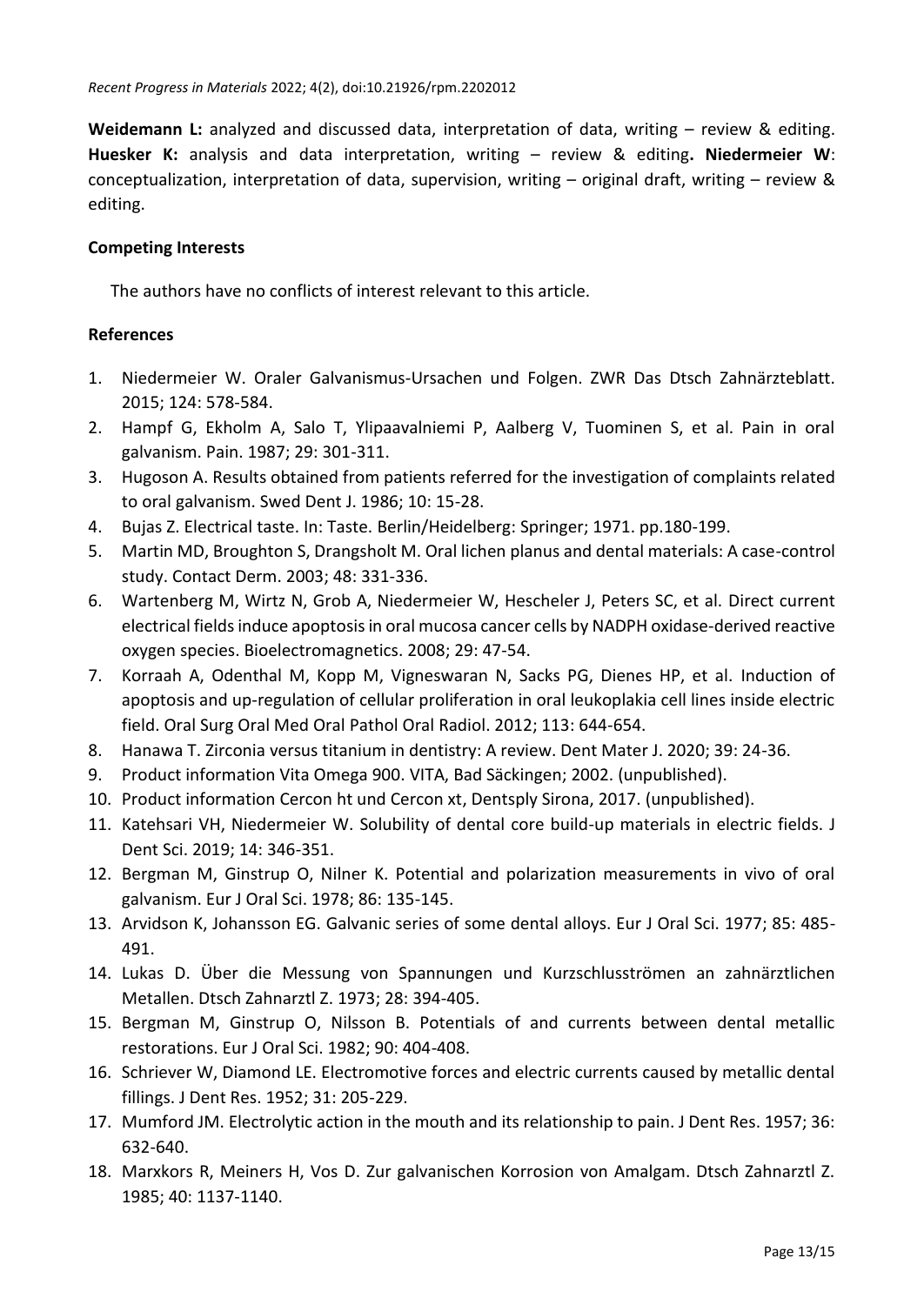- 19. Eliaz N. Corrosion of metallic biomaterials: A review. Materials. 2019; 12:407.
- 20. Novakovic D. Löslichkeit dentaler Befestigungsmaterialien im elektrischen Feld. Cologne: University of Cologne; 2012.
- 21. Kunze M. Löslichkeit von Zahnhartsubstanzen im elektrischen Feld. Cologne: University of Cologne; 2014.
- 22. Komma O. Hydrothermal dental ceramic systems. A new category of dental material. Product information Ducera Dent. 1993.
- 23. Brantley SL, Stillings L. Feldspar dissolution at 25°C and low pH. Am J Sci. 1996; 296: 101-127.
- 24. Blum AE. Feldspars in weathering. In: Feldspars and their reactions. Dordrecht: Springer; 1994. pp.595-630.
- 25. Hellmann R. The albite-water system: Part II. The time-evolution of the stoichiometry of dissolution as a function of pH at 100, 200, and 300°C. Geochim Cosmochim Acta. 1995; 59: 1669-1697.
- 26. Mandel ID. The functions of saliva. J Dent Res. 1987; 66: 623-627.
- 27. Trautwein AX, Kreibig U, Hüttermann J. Physik für Mediziner, Biologen, Pharmazeuten. In: Physik für Mediziner, Biologen, Pharmazeuten. Berlin: de Gruyter; 2014.
- 28. Blake RE, Walter LM. Kinetics of feldspar and quartz dissolution at 70-80°C and near-neutral pH: Effects of organic acids and NaCl. Geochim Cosmochim Acta. 1999; 63: 2043-2059.
- 29. Niedermeier W, Huesker K. Corrosion of titanium implants and connected prostheic alloys using lactic acid immersion test. J Dent Health Oral Disord Ther. 2020; 11: 86-92.
- 30. Karov J, Hinberg I. Galvanic corrosion of selected dental alloys. J Oral Rehabil. 2001; 28: 212- 219.
- 31. Luthardt R. Kronen aus Hochleistungskeramik, Zirkonoxid-Keramik, ein neuer Werkstoff in der Kronenprothetik. Dtsch Zahnarztl Z. 1998; 53: 280-285.
- 32. Assimon SA, Adams MA, Jacobs RM, Bolger PM. Preliminary assesment of potential health hazards associated with barium leached from glaze ceramicware. Food Addit Contam. 1997; 14: 483-490.
- 33. Kvam K, Karlsson S. Solubility and strength of zirconia-based dental materials after artificial aging. J Prosthet Dent. 2013; 110: 281-287.
- 34. Falbe J, Regitz M. Römpp Lexikon Chemie. Stuttgart Thieme; 1992.
- 35. Schroeder HA, Balassa JJ. Abnormal trace metals in man: Zirconium. J Chronic Dis. 1966; 19: 573-586.
- 36. Thind KS. Retention and excretion of 95Zr-95Nb in humans. Health Phys. 1995; 69: 957-960.
- 37. Schroeder HA, Mitchener M, Balassa JJ, Kanisawa M, Nason AP. Zirconium, niobium, antimony and fluorine in mice: Effects on growth, survival and tissue levels. J Nutr. 1968; 95: 95-101.
- 38. Schroeder HA, Mitchener M, Nason AP. Zirconium, niobium, antimony, vanadium and lead in rats: Life term studies. J Nutr. 1970; 100: 59-68.
- 39. Kappert HF, Hennicke HW, Klein S, Geis-Gerstorfer J. Nichtmetallisch-anorganische Werkstoffe im Dentalbereich. In: Vollkeramik: Werkstoffkunde-Zahntechnik-Klinische Erfahrung. Berlin: Quintessenz Verlag; 1996; pp.19-43. ISBN-13: 978-3876520889.
- 40. Schwickerath H, Kappert HF. Werkstoffprüfungen von Vollkeramik-Systemen. In: Vollkeramik: Werkstoffkunde-Zahntechnik-Klinische Erfahrung. Berlin: Quintessenz Verlag; 1996; pp.87-103. ISBN-13: 978-3876520889.
- 41. Hellwig E, Klimek J, Attin T. Einführung in die Zahnerhaltung. Urban & Fischer Verlag/Elsevier